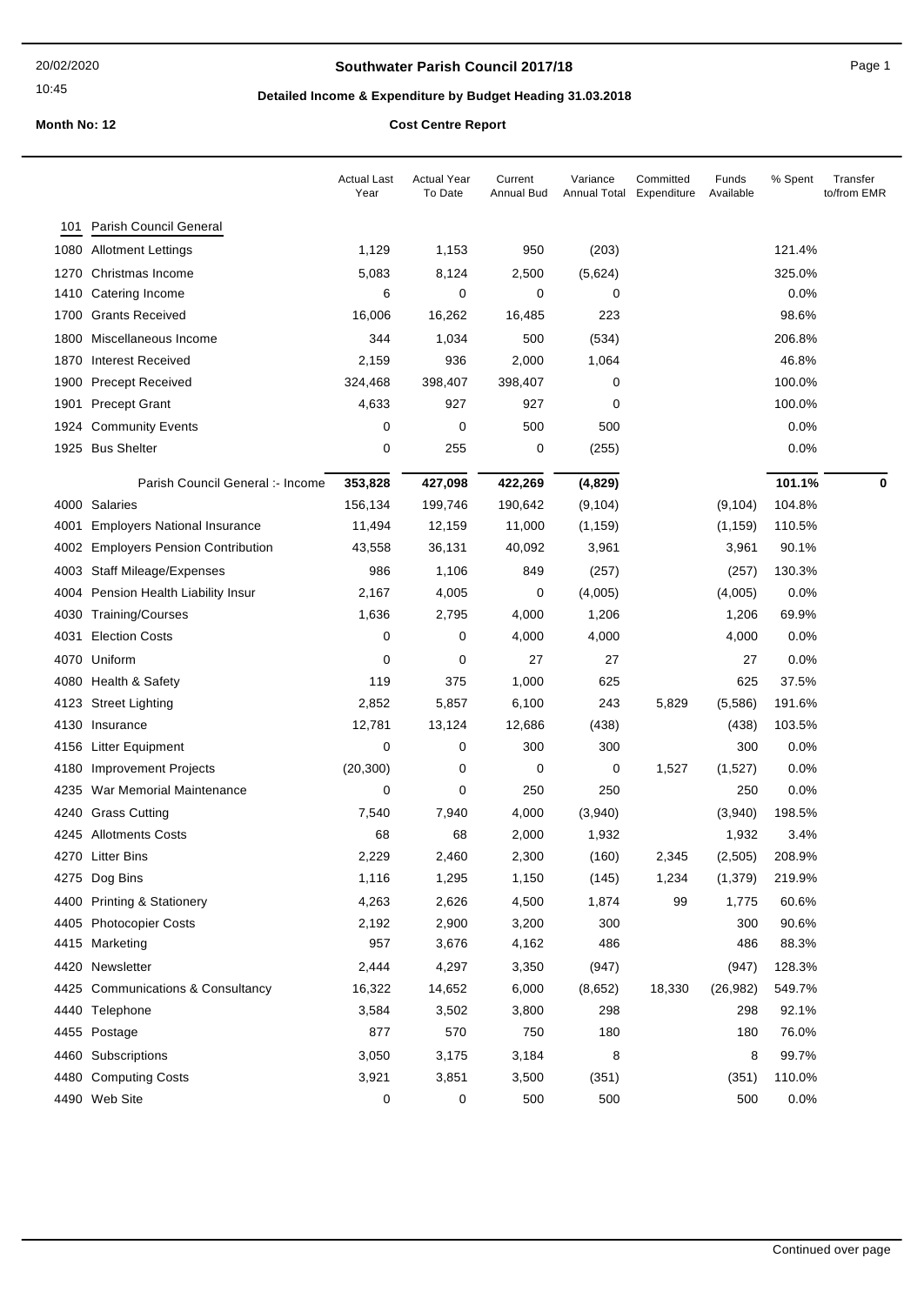## **Southwater Parish Council 2017/18** Page 2

# **Detailed Income & Expenditure by Budget Heading 31.03.2018**

|      |                                                | <b>Actual Last</b><br>Year | <b>Actual Year</b><br>To Date | Current<br>Annual Bud | Variance<br>Annual Total | Committed<br>Expenditure | Funds<br>Available | % Spent | Transfer<br>to/from EMR |
|------|------------------------------------------------|----------------------------|-------------------------------|-----------------------|--------------------------|--------------------------|--------------------|---------|-------------------------|
|      | 4500 Chairmans Allowance                       | 470                        | 630                           | 300                   | (330)                    |                          | (330)              | 210.0%  |                         |
| 4501 | <b>Members Allowances</b>                      | 0                          | 500                           | 3,750                 | 3,250                    |                          | 3,250              | 13.3%   |                         |
| 4550 | <b>Bank Charges</b>                            | 1,400                      | 1,576                         | 1,267                 | (309)                    |                          | (309)              | 124.4%  |                         |
| 4555 | Legal Expenses                                 | 6,210                      | 0                             | 5,500                 | 5,500                    |                          | 5,500              | 0.0%    |                         |
| 4570 | <b>Internal Audit</b>                          | 807                        | 935                           | 1,327                 | 391                      |                          | 391                | 70.5%   |                         |
| 4580 | <b>External Audit</b>                          | 1,300                      | 1,300                         | 1,665                 | 365                      |                          | 365                | 78.1%   |                         |
| 4585 | <b>Professional Fees</b>                       | 3,226                      | 3,116                         | 5,000                 | 1,884                    |                          | 1,884              | 62.3%   |                         |
| 4600 | <b>Christmas Expenses</b>                      | 5,507                      | 1,262                         | 2,200                 | 938                      | 3,418                    | (2,481)            | 212.8%  |                         |
| 4601 | Christmas Lights                               | 0                          | 5,567                         | 0                     | (5, 567)                 |                          | (5, 567)           | 0.0%    |                         |
| 4730 | Licences                                       | 0                          | 147                           | 520                   | 373                      |                          | 373                | 28.3%   |                         |
| 4750 | <b>Catering Costs</b>                          | 515                        | 578                           | 500                   | (78)                     |                          | (78)               | 115.5%  |                         |
| 4800 | <b>Grants - Community</b>                      | 18,194                     | 3,650                         | 4,000                 | 350                      |                          | 350                | 91.3%   |                         |
| 4801 | Grants - Youth                                 | 0                          | 17,000                        | 17,000                | 0                        |                          | 0                  | 100.0%  |                         |
|      | 4916 Community Events                          | 0                          | 0                             | 1,600                 | 1,600                    |                          | 1,600              | 0.0%    |                         |
|      | 4925 Bus Shelter                               | 428                        | 615                           | 500                   | (115)                    |                          | (115)              | 123.0%  |                         |
|      | Parish Council General :- Indirect Expenditure | 298,049                    | 363,185                       | 358,469               | (4, 715)                 | 32,783                   | (37, 498)          | 110.5%  | 0                       |
|      | Net Income over Expenditure                    | 55,779                     | 63,913                        | 63,800                | (113)                    |                          |                    |         |                         |
|      |                                                |                            |                               |                       |                          |                          |                    |         |                         |
|      | 102 Parish Office/Beeson House                 |                            |                               |                       |                          |                          |                    |         |                         |
|      | 1000 Hall Hires                                | 6,569                      | 6,047                         | 9,000                 | 2,953                    |                          |                    | 67.2%   |                         |
|      | 1030 HDC Rent                                  | 0                          | 13,145                        | 14,770                | 1,625                    |                          |                    | 89.0%   |                         |
|      | 1500 Recharge - Library                        | 14,250                     | 0                             | 0                     | 0                        |                          |                    | 0.0%    |                         |
| 1502 | Recharge - Youth Club                          | (691)                      | 0                             | 0                     | 0                        |                          |                    | 0.0%    |                         |
|      | 1503 Recharge - Sussex Police                  | 3,532                      | 0                             | 0                     | 0                        |                          |                    | 0.0%    |                         |
| 1504 | Recharge - Oakland Ins Servs                   | 2,170                      | 0                             | 0                     | 0                        |                          |                    | 0.0%    |                         |
| 1505 | Recharge - D 2 Associates Ltd                  | 1,731                      | 0                             | 0                     | 0                        |                          |                    | 0.0%    |                         |
|      | 1506 PC Rents                                  | (1,625)                    | 10,405                        | 22,155                | 11,750                   |                          |                    | 47.0%   |                         |
|      | 1507 HDC service charge                        | 2,841                      | 19,307                        | 19,802                | 494                      |                          |                    | 97.5%   |                         |
|      | 1508 PC service charge                         | 0                          | 4,586                         | 7,198                 | 2,612                    |                          |                    | 63.7%   |                         |
|      | 1509 Recharge - Rose Building Servs            | 2,594                      | 0                             | 0                     | 0                        |                          |                    | 0.0%    |                         |
| 1514 | Recharge - MSA                                 | 3,537                      | 0                             | 0                     | 0                        |                          |                    | 0.0%    |                         |
|      | 1515 Recharge - At Home Estate Ag              | 1,783                      | 0                             | 0                     | 0                        |                          |                    | 0.0%    |                         |
|      | 1516 D2 Rent Received                          | 2,167                      | 0                             | 0                     | 0                        |                          |                    | 0.0%    |                         |
|      | 1517 MSA Rent Received                         | 4,628                      | 0                             | 0                     | 0                        |                          |                    | 0.0%    |                         |
|      | 1518 Oakland Ins Servs Rent Receive            | 2,792                      | 0                             | 0                     | 0                        |                          |                    | 0.0%    |                         |
|      | 1519 Rose Building Servs Rent Recd             | 3,333                      | 0                             | 0                     | 0                        |                          |                    | 0.0%    |                         |
| 1520 | <b>Sussex Police Rent Received</b>             | 3,195                      | 0                             | 0                     | 0                        |                          |                    | 0.0%    |                         |
|      | 1523 At Home Estates Rent Received             | 2,022                      | 0                             | 0                     | 0                        |                          |                    | 0.0%    |                         |
|      | 1542 At Home Estates Serv Chgs Recd            | 254                        | 0                             | 0                     | 0                        |                          |                    | 0.0%    |                         |
|      | 1800 Miscellaneous Income                      | 0                          | 50                            | 0                     | (50)                     |                          |                    | 0.0%    |                         |
|      | Parish Office/Beeson House :- Income           | 55,081                     | 53,541                        | 72,925                | 19,384                   |                          |                    | 73.4%   | 0                       |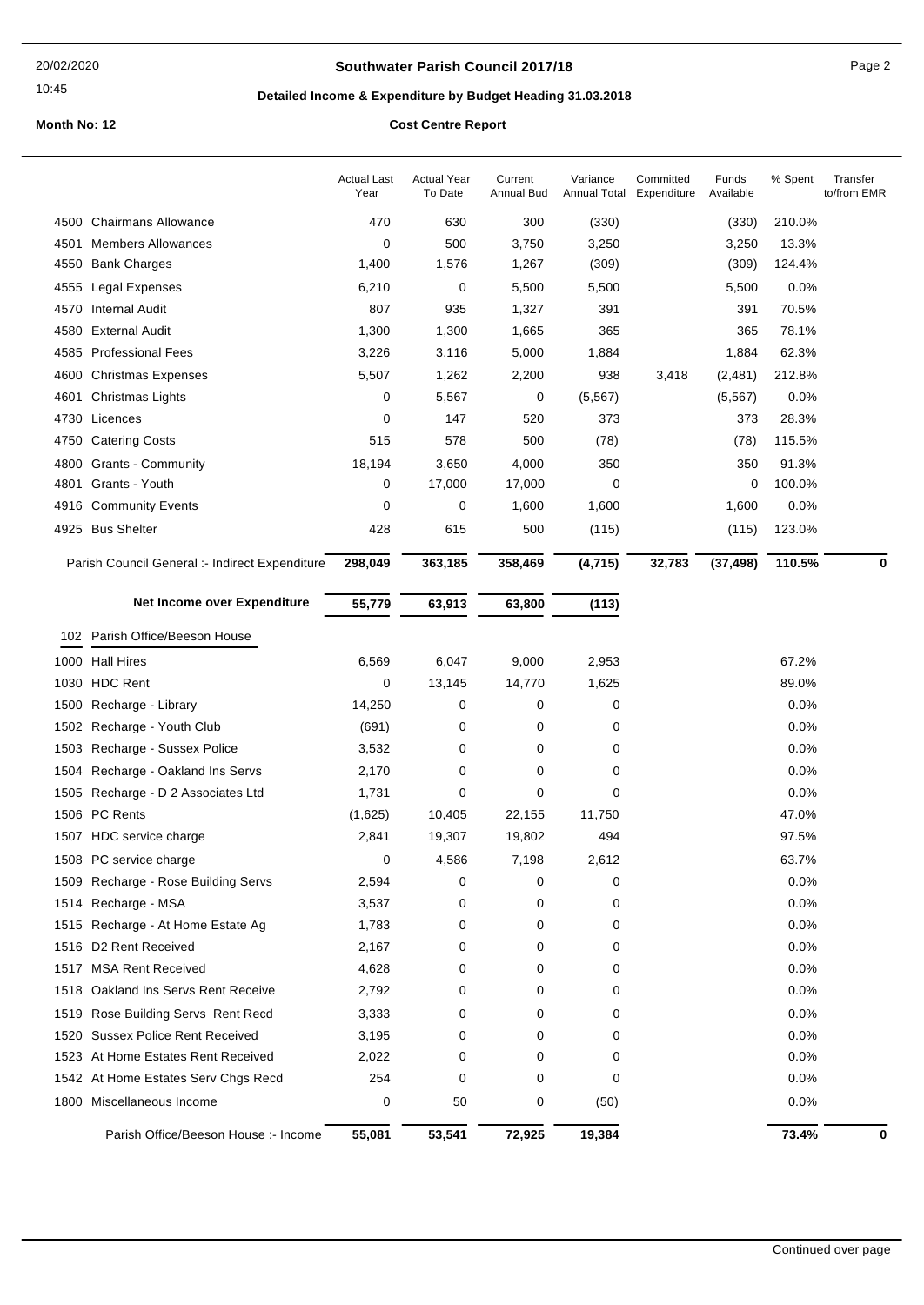## **Southwater Parish Council 2017/18** Page 3

# **Detailed Income & Expenditure by Budget Heading 31.03.2018**

|      |                                                    | <b>Actual Last</b><br>Year | <b>Actual Year</b><br>To Date | Current<br>Annual Bud | Variance<br><b>Annual Total</b> | Committed<br>Expenditure | Funds<br>Available | % Spent | Transfer<br>to/from EMR |
|------|----------------------------------------------------|----------------------------|-------------------------------|-----------------------|---------------------------------|--------------------------|--------------------|---------|-------------------------|
|      | 4000 Salaries                                      | 8,261                      | 0                             | 0                     | 0                               |                          | 0                  | 0.0%    |                         |
| 4001 | <b>Employers National Insurance</b>                | 4                          | 0                             | 0                     | 0                               |                          | 0                  | 0.0%    |                         |
| 4003 | <b>Staff Mileage/Expenses</b>                      | 25                         | 0                             | 0                     | 0                               |                          | 0                  | 0.0%    |                         |
| 4100 | <b>HDC Rent</b>                                    | 0                          | 19,466                        | 20,165                | 699                             |                          | 699                | 96.5%   |                         |
|      | 4105 HDC Service Charge                            | (10,000)                   | 11,304                        | 41,728                | 30,424                          |                          | 30,424             | 27.1%   |                         |
|      | 4110 Rates                                         | 19,803                     | 17,942                        | 20,500                | 2,558                           |                          | 2,558              | 87.5%   |                         |
|      | 4122 Electricity                                   | 10,404                     | 15,194                        | 13,258                | (1,936)                         |                          | (1,936)            | 114.6%  |                         |
|      | 4130 Insurance                                     | 1,083                      | 0                             | 1,500                 | 1,500                           |                          | 1,500              | 0.0%    |                         |
|      | 4140 Sinking Fund                                  | 6,575                      | 0                             | 6,000                 | 6,000                           |                          | 6,000              | 0.0%    |                         |
|      | 4142 PC Sinking Fund                               | 0                          | 0                             | 5,000                 | 5,000                           |                          | 5,000              | 0.0%    |                         |
| 4197 | Beeson House External Charges                      | 764                        | 642                           | 800                   | 158                             |                          | 158                | 80.2%   |                         |
| 4198 | Beeson House Internal Charges                      | 9,480                      | 10,735                        | 5,000                 | (5,735)                         | 208                      | (5, 942)           | 218.8%  |                         |
| 4300 | D2 Rental Costs                                    | 2,340                      | 0                             | 0                     | 0                               |                          | 0                  | 0.0%    |                         |
|      | 4302 Oakland Ins Servs Rental Costs                | 3,015                      | 0                             | 0                     | 0                               |                          | 0                  | 0.0%    |                         |
| 4303 | Rose Building Serv Rental Cost                     | 3,600                      | 0                             | 0                     | 0                               |                          | 0                  | 0.0%    |                         |
| 4304 | <b>Sussex Police Rental Costs</b>                  | 2,876                      | 0                             | 0                     | 0                               |                          | 0                  | 0.0%    |                         |
|      | 4312 Youth Club Rental Costs                       | 7,635                      | 0                             | 0                     | 0                               |                          | 0                  | 0.0%    |                         |
| 4318 | Beeson House Service Charge                        | 14,868                     | 0                             | 0                     | 0                               |                          | 0                  | 0.0%    |                         |
| 4555 | <b>Legal Expenses</b>                              | 3,760                      | 300                           | 1,500                 | 1,200                           |                          | 1,200              | 20.0%   |                         |
| 4585 | <b>Professional Fees</b>                           | 750                        | 0                             | 0                     | 0                               |                          | 0                  | 0.0%    |                         |
|      | 4730 Licences                                      | 146                        | 0                             | 0                     | 0                               |                          | 0                  | 0.0%    |                         |
|      | Parish Office/Beeson House :- Indirect Expenditure | 85,387                     | 75,583                        | 115,451               | 39,868                          | 208                      | 39,660             | 65.6%   | $\bf{0}$                |
|      | Net Income over Expenditure                        | (30, 306)                  | (22, 042)                     | (42, 526)             | (20, 484)                       |                          |                    |         |                         |
| 105  | Leisure Centre & Gym                               |                            |                               |                       |                                 |                          |                    |         |                         |
| 1000 | <b>Hall Hires</b>                                  | 68,884                     | 70,788                        | 78,000                | 7,212                           |                          |                    | 90.8%   |                         |
|      | 1005 Memberships                                   | 1,645                      | 1,793                         | 1,500                 | (293)                           |                          |                    | 119.5%  |                         |
| 1010 | <b>Gym Fees</b>                                    | 76,790                     | 75,432                        | 86,000                | 10,568                          |                          |                    | 87.7%   |                         |
|      | 1011 Inductions                                    | 1,920                      | 2,070                         | 2,448                 | 378                             |                          |                    | 84.6%   |                         |
| 1300 | Junior Coaching                                    | 2,099                      | 1,733                         | 2,000                 | 267                             |                          |                    | 86.7%   |                         |
| 1301 | Coaching Instruction                               | 12,772                     | 13,481                        | 16,000                | 2,519                           |                          |                    | 84.3%   |                         |
| 1420 | Bar Income                                         | 7,551                      | 7,112                         | 7,800                 | 688                             |                          |                    | 91.2%   |                         |
| 1425 | Holiday club                                       | 699                        | 410                           | 700                   | 290                             |                          |                    | 58.6%   |                         |
| 1427 | Archery Income                                     | 876                        | 901                           | 1,500                 | 599                             |                          |                    | 60.1%   |                         |
| 1800 | Miscellaneous Income                               | 53                         | 60                            | 50                    | (10)                            |                          |                    | 119.1%  |                         |
|      | 1880 MUGA                                          | 0                          | 8,166                         | 12,000                | 3,834                           |                          |                    | 68.0%   |                         |
|      | Leisure Centre & Gym :- Income                     | 173,288                    | 181,945                       | 207,998               | 26,053                          |                          |                    | 87.5%   | 0                       |
|      | 4000 Salaries                                      | 98,606                     | 122,433                       | 124,584               | 2,151                           |                          | 2,151              | 98.3%   |                         |
| 4001 | <b>Employers National Insurance</b>                | 7,064                      | 8,110                         | 7,900                 | (210)                           |                          | (210)              | 102.7%  |                         |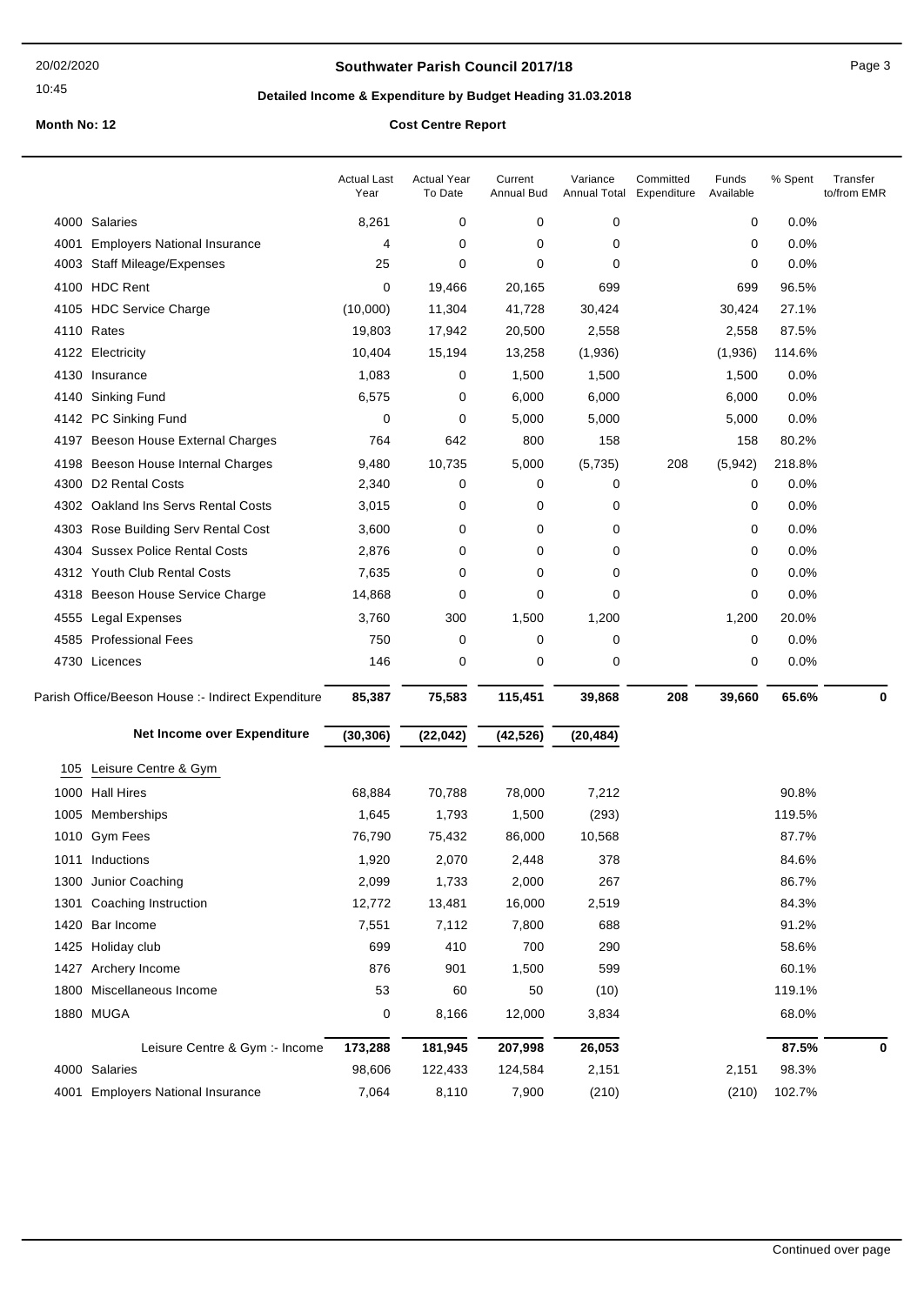#### 20/02/2020

### 10:45

## **Southwater Parish Council 2017/18** Page 4

# **Detailed Income & Expenditure by Budget Heading 31.03.2018**

|          |                                              | <b>Actual Last</b><br>Year | <b>Actual Year</b><br>To Date | Current<br>Annual Bud | Variance<br>Annual Total | Committed<br>Expenditure | Funds<br>Available | % Spent | Transfer<br>to/from EMR |
|----------|----------------------------------------------|----------------------------|-------------------------------|-----------------------|--------------------------|--------------------------|--------------------|---------|-------------------------|
|          | 4002 Employers Pension Contribution          | 29,660                     | 21,515                        | 27,533                | 6,018                    |                          | 6,018              | 78.1%   |                         |
| 4003     | <b>Staff Mileage/Expenses</b>                | 187                        | 212                           | 500                   | 288                      |                          | 288                | 42.3%   |                         |
|          | 4030 Training/Courses                        | 415                        | 1,054                         | 2,500                 | 1,446                    |                          | 1,446              | 42.2%   |                         |
| 4070     | Uniform                                      | 176                        | 304                           | 400                   | 96                       |                          | 96                 | 75.9%   |                         |
|          | 4080 Health & Safety                         | 509                        | 56                            | 700                   | 644                      |                          | 644                | 8.0%    |                         |
|          | 4110 Rates                                   | 22,862                     | 23,533                        | 24,000                | 467                      |                          | 467                | 98.1%   |                         |
|          | 4115 Water & Sewage                          | 328                        | 777                           | 1,300                 | 523                      |                          | 523                | 59.8%   |                         |
| 4120 Gas |                                              | 6,168                      | 5,366                         | 8,399                 | 3,033                    |                          | 3,033              | 63.9%   |                         |
|          | 4122 Electricity                             | 7,650                      | 10,001                        | 8,683                 | (1, 318)                 |                          | (1,318)            | 115.2%  |                         |
|          | 4155 Cleaning Materials                      | 3,322                      | 3,681                         | 3,600                 | (81)                     | 225                      | (306)              | 108.5%  |                         |
|          | 4157 Refuse Collection                       | 787                        | 1,574                         | 3,243                 | 1,669                    | 811                      | 858                | 73.5%   |                         |
| 4160     | <b>Window Cleaning</b>                       | 245                        | 315                           | 320                   | 5                        |                          | 5                  | 98.4%   |                         |
|          | 4175 Maintenance                             | 10,793                     | 16,180                        | 28,250                | 12,070                   | 3,278                    | 8,792              | 68.9%   |                         |
|          | 4177 Fire & Smoke Alarm                      | 746                        | 582                           | 1,561                 | 979                      |                          | 979                | 37.3%   |                         |
| 4178     | <b>CCTV</b>                                  | 0                          | 0                             | 1,000                 | 1,000                    |                          | 1,000              | 0.0%    |                         |
|          | 4280 MUGA                                    | 0                          | 0                             | 500                   | 500                      |                          | 500                | 0.0%    |                         |
|          | 4400 Printing & Stationery                   | 158                        | 603                           | 500                   | (103)                    |                          | (103)              | 120.5%  |                         |
| 4405     | <b>Photocopier Costs</b>                     | 242                        | 361                           | 500                   | 139                      |                          | 139                | 72.3%   |                         |
| 4415     | Marketing                                    | 1,907                      | 2,722                         | 4,000                 | 1,278                    |                          | 1,278              | 68.0%   |                         |
| 4430     | <b>Holiday Club</b>                          | 510                        | 114                           | 650                   | 536                      |                          | 536                | 17.5%   |                         |
| 4440     | Telephone                                    | 847                        | 787                           | 1,140                 | 353                      |                          | 353                | 69.1%   |                         |
|          | 4455 Postage                                 | 99                         | 111                           | 100                   | (11)                     |                          | (11)               | 111.0%  |                         |
| 4480     | <b>Computing Costs</b>                       | 680                        | 979                           | 1,500                 | 521                      |                          | 521                | 65.2%   |                         |
| 4550     | <b>Bank Charges</b>                          | 1,001                      | 1,480                         | 1,200                 | (280)                    |                          | (280)              | 123.3%  |                         |
|          | 4585 Professional Fees                       | 2,185                      | 1,000                         | 0                     | (1,000)                  |                          | (1,000)            | 0.0%    |                         |
| 4600     | <b>Christmas Expenses</b>                    | 28                         | 0                             | 0                     | 0                        |                          | 0                  | 0.0%    |                         |
| 4690     | Junior Coaching                              | 96                         | 270                           | 0                     | (270)                    |                          | (270)              | 0.0%    |                         |
| 4691     | Coaching Instruction                         | 6,980                      | 8,178                         | 7,500                 | (678)                    |                          | (678)              | 109.0%  |                         |
|          | 4692 Sports Equipment                        | 16,510                     | 8,862                         | 19,700                | 10,838                   |                          | 10,838             | 45.0%   |                         |
|          | 4693 GP Referral                             | 0                          | 60                            | 0                     | (60)                     |                          | (60)               | 0.0%    |                         |
|          | 4700 Bar Purchases                           | 4,376                      | 4,914                         | 4,000                 | (914)                    |                          | (914)              | 122.9%  |                         |
|          | 4730 Licences                                | 2,054                      | 2,365                         | 2,800                 | 435                      |                          | 435                | 84.5%   |                         |
|          | 4740 Archery Expenditure                     | 254                        | 121                           | 600                   | 479                      |                          | 479                | 20.2%   |                         |
|          | 4750 Catering Costs                          | 495                        | 446                           | 200                   | (246)                    |                          | (246)              | 222.9%  |                         |
|          | Leisure Centre & Gym :- Indirect Expenditure | 227,938                    | 249,065                       | 289,363               | 40,298                   | 4,314                    | 35,984             | 87.6%   | 0                       |
|          | Net Income over Expenditure                  | (54, 650)                  | (67, 119)                     | (81, 365)             | (14, 245)                |                          |                    |         |                         |
|          | 110 Easteds Barn                             |                            |                               |                       |                          |                          |                    |         |                         |
|          | 1000 Hall Hires                              | 11,668                     | 15,227                        | 15,000                | (227)                    |                          |                    | 101.5%  |                         |
|          | 1800 Miscellaneous Income                    | (15)                       | 0                             | 0                     | 0                        |                          |                    | 0.0%    |                         |
|          | Easteds Barn :- Income                       | 11,653                     | 15,227                        | 15,000                | (227)                    |                          |                    | 101.5%  | 0                       |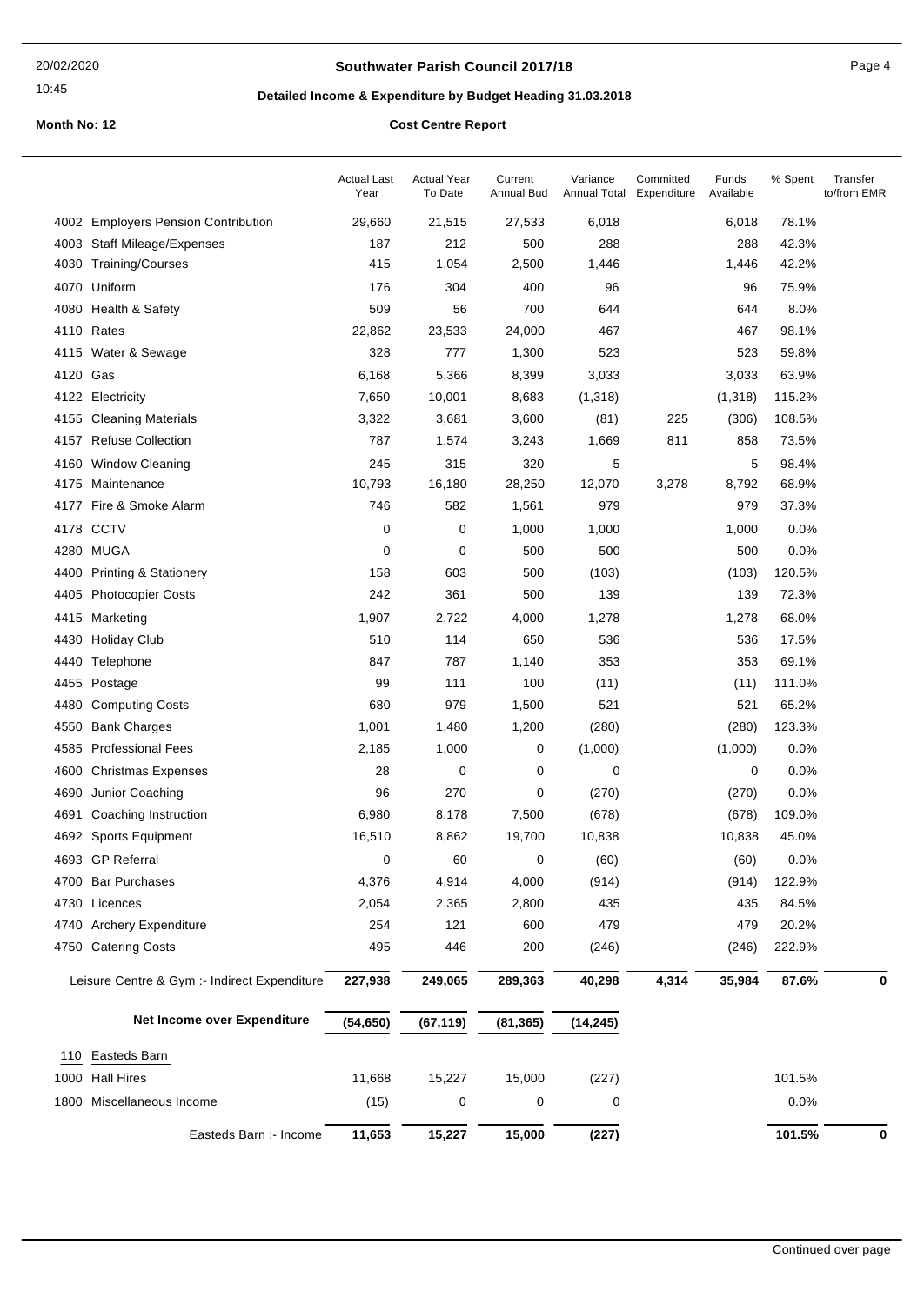## **Southwater Parish Council 2017/18** Page 5

# **Detailed Income & Expenditure by Budget Heading 31.03.2018**

|          |                                      | <b>Actual Last</b><br>Year | <b>Actual Year</b><br>To Date | Current<br><b>Annual Bud</b> | Variance<br>Annual Total | Committed<br>Expenditure | Funds<br>Available | % Spent | Transfer<br>to/from EMR |
|----------|--------------------------------------|----------------------------|-------------------------------|------------------------------|--------------------------|--------------------------|--------------------|---------|-------------------------|
|          | 4000 Salaries                        | 1,790                      | 0                             | 0                            | 0                        |                          | $\mathbf 0$        | 0.0%    |                         |
| 4001     | <b>Employers National Insurance</b>  | 4                          | 0                             | 0                            | 0                        |                          | 0                  | 0.0%    |                         |
|          | 4003 Staff Mileage/Expenses          | 150                        | 0                             | $\mathbf 0$                  | 0                        |                          | 0                  | 0.0%    |                         |
|          | 4080 Health & Safety                 | 13                         | 56                            | 50                           | (6)                      |                          | (6)                | 111.7%  |                         |
|          | 4110 Rates                           | 1,428                      | 1,515                         | 1,500                        | (15)                     |                          | (15)               | 101.0%  |                         |
|          | 4115 Water & Sewage                  | 246                        | 326                           | 220                          | (106)                    |                          | (106)              | 148.2%  |                         |
| 4120 Gas |                                      | 490                        | 653                           | 1,061                        | 408                      |                          | 408                | 61.6%   |                         |
|          | 4122 Electricity                     | 763                        | (263)                         | 1,000                        | 1,263                    |                          | 1,263              | (26.3%) |                         |
|          | 4155 Cleaning Materials              | 847                        | 449                           | 600                          | 151                      |                          | 151                | 74.8%   |                         |
|          | 4157 Refuse Collection               | 0                          | 0                             | 60                           | 60                       |                          | 60                 | 0.0%    |                         |
|          | 4160 Window Cleaning                 | 0                          | 20                            | 0                            | (20)                     |                          | (20)               | 0.0%    |                         |
| 4175     | Maintenance                          | 339                        | 314                           | 600                          | 286                      |                          | 286                | 52.4%   |                         |
|          | 4177 Fire & Smoke Alarm              | 851                        | 237                           | 432                          | 195                      |                          | 195                | 54.8%   |                         |
|          | 4415 Marketing                       | 0                          | 120                           | 0                            | (120)                    |                          | (120)              | 0.0%    |                         |
| 4418     | Mobile Bar                           | 0                          | 75                            | 0                            | (75)                     |                          | (75)               | 0.0%    |                         |
|          | 4440 Telephone                       | 245                        | 310                           | 276                          | (34)                     |                          | (34)               | 112.1%  |                         |
|          | 4585 Professional Fees               | 450                        | 0                             | 0                            | 0                        |                          | 0                  | 0.0%    |                         |
|          | 4730 Licences                        | 70                         | 70                            | 450                          | 380                      |                          | 380                | 15.6%   |                         |
|          | Easteds Barn :- Indirect Expenditure | 7,686                      | 3,880                         | 6,249                        | 2,369                    | 0                        | 2,369              | 62.1%   | $\mathbf 0$             |
|          | Net Income over Expenditure          | 3,967                      | 11,347                        | 8,751                        | (2, 596)                 |                          |                    |         |                         |
|          | Church Lane                          |                            |                               |                              |                          |                          |                    |         |                         |
| 120      |                                      |                            |                               |                              |                          |                          |                    |         |                         |
|          | 1950 Rental income                   | 0                          | 18,000                        | 18,000                       | 0                        |                          |                    | 100.0%  |                         |
|          | Church Lane :- Income                | $\bf{0}$                   | 18,000                        | 18,000                       | 0                        |                          |                    | 100.0%  | 0                       |
|          | 4110 Rates                           | 617                        | (281)                         | 0                            | 281                      |                          | 281                | 0.0%    |                         |
|          | 4122 Electricity                     | 172                        | 0                             | 0                            | 0                        |                          | 0                  | 0.0%    |                         |
|          | 4425 Communications & Consultancy    | 350                        | 0                             | 0                            | 0                        |                          | 0                  | 0.0%    |                         |
|          | 4555 Legal Expenses                  | 5,264                      | 0                             | 0                            | 0                        |                          | 0                  | 0.0%    |                         |
|          | 4585 Professional Fees               | 3,830                      | 626                           | 0                            | (626)                    |                          | (626)              | 0.0%    |                         |
|          | Church Lane :- Indirect Expenditure  | 10,233                     | 345                           | 0                            | (345)                    | 0                        | (345)              |         | 0                       |
|          | Net Income over Expenditure          | (10, 233)                  | 17,655                        | 18,000                       | 345                      |                          |                    |         |                         |
| 901      | Ringfenced                           |                            |                               |                              |                          |                          |                    |         |                         |
|          |                                      |                            |                               |                              |                          |                          |                    |         |                         |
| 1909     | West Sx Highways                     | 1,500                      | 0                             | 1,500                        | 1,500                    |                          |                    | 0.0%    |                         |
| 1910     | Youth Ringfenced                     | 4,554                      | 4,541                         | 1,561                        | (2,980)                  |                          |                    | 291.0%  |                         |
| 1911     | Little Barn Owls                     | 8,150                      | 0                             | 4,500                        | 4,500                    |                          |                    | 0.0%    |                         |
|          | 1914 Public OS R/F                   | 0                          | 61                            | 2,000                        | 1,939                    |                          |                    | 3.0%    |                         |
|          | 1916 Skatepark R/F                   | 0                          | 1,000                         | 0                            | (1,000)                  |                          |                    | 0.0%    |                         |